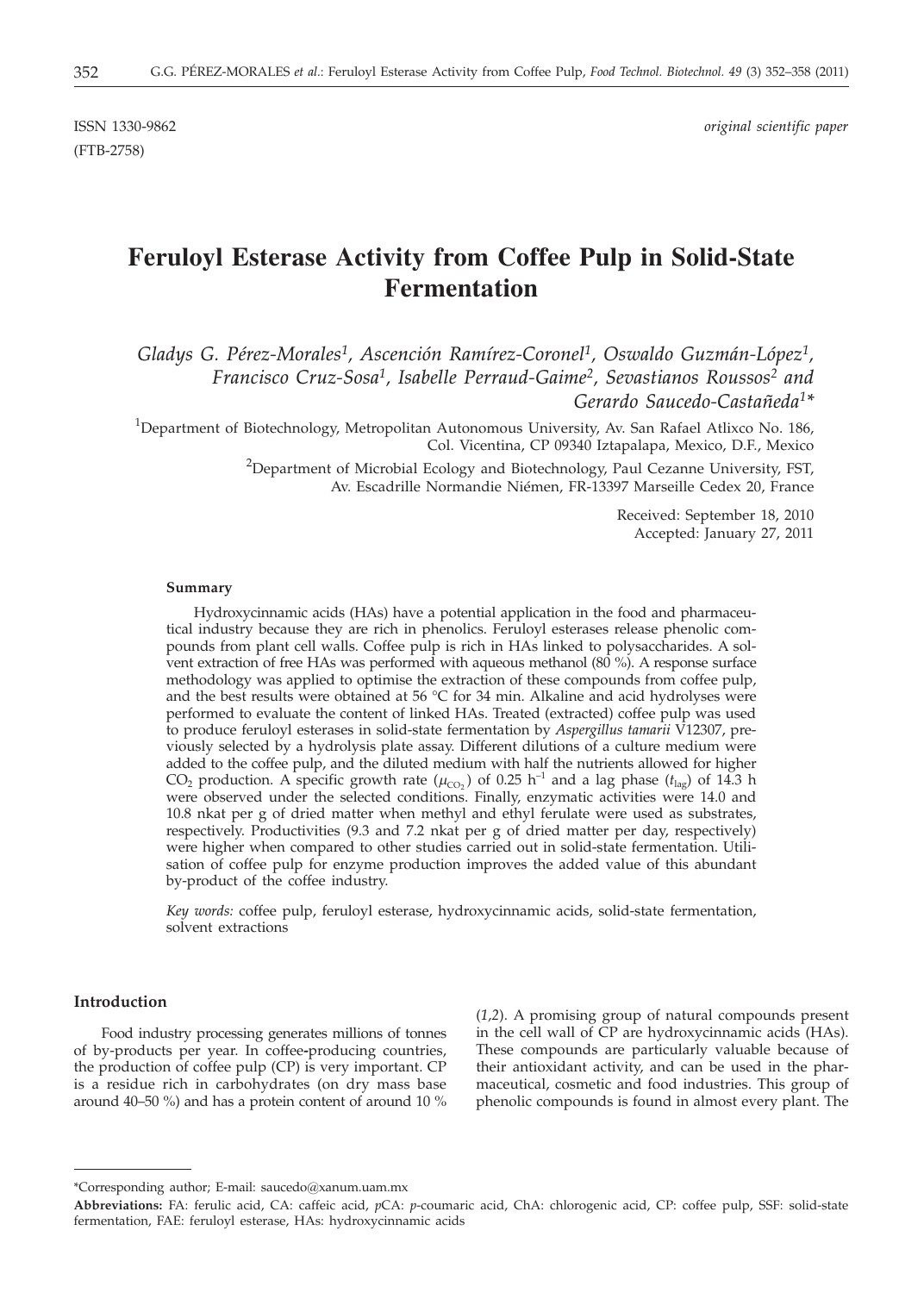major representative of HAs is caffeic acid (CA), which occurs in foods mainly as an ester with quinic acid called chlorogenic acid (ChA, 5-caffeoylquinic acid). Other compounds like *p*-coumaric (*p*CA) and ferulic acids (FA) are present in dietary sources (*3*); these compounds are bonded through an ester linkage to the arabinoxylans of Gramineae (monocotyledons) or to the pectins of dicotyledons (*4,5*). On the other hand, 3,4-dimethoxycinnamic and sinapic acid are encountered less frequently (*6*). Particularly, FA and *p*CA are found covalently linked to polysaccharides by ester bonds and to lignin components by ester or ether bonds; this characteristic limits the extraction processes, and alkaline or acid hydrolysis are applied to release these compounds (*7*).

Enzymatic release of HAs is possible with feruloyl esterases (EC 3.1.1.73, carbohydrate esterase family 1), members of the carboxylic ester hydrolases which cleave the ester linkage between HAs and sugars (*5,8,9*). Cell wall complexity requires the synergistic interaction of a feruloyl esterase and hydrolytic enzymes acting on the cell wall polysaccharides (xylan or pectin). FA and *p*CA are bound through an ester linkage to the dicotyledon pectins (*4*) such as in coffee plants. CP contains around 6.5 % pectin in dry mass (*10*); in this case, a pectinase is necessary for cell wall degradation. Enzymatic or solvent extraction of HAs from natural sources depends on their composition, as well as the structure and physicochemical properties (*11*), so the extraction conditions should be designed and optimised (*12*).

Response surface methodology (RSM) coupled with the central composite design (CCD) is one of the most used optimisation procedures. This tool can help determine the optimal conditions that improve the extraction of free HAs from CP. Inhibition of the enzymatic activity of feruloyl esterases in the presence of CA and *p*CA has been reported (*4*), so a selective extraction of free HAs is required for biotechnological applications of CP, in particular for enzyme production. Solid-state fermentation (SSF) is applied for the treatment of agro-industrial residues to recover added-value products and enzyme production (*13*). The use of agro-industrial by-products as a carbon and energy source offers the advantage of combining the use of a cheap substrate and an interesting way of improving their added value. The aim of this work is the optimisation of a selective extraction of free HAs from CP, using the SSF with a fungal strain to produce feruloyl esterase.

## **Material and Methods**

## *Microorganisms*

A total of 13 fungal strains belonging to the collection of Metropolitan Autonomous University (Mexico) and Research Institute for Development (France), MAU-RID, were used. The name and accession number of the used strains are presented in Table 1.

#### *Agro-industrial material*

The company Agroindustrias Unidas de México (Veracruz, Mexico) provided the CP. It was collected after the wet processing of coffee pulping, followed by sun drying for 6 days. Fragments of leaves, coffee beans and sticks were removed manually from the dry material. CP Table 1. Fungal strains from the MAU-RID collection

| Accession number                 | Name                        |
|----------------------------------|-----------------------------|
| V12307                           | Aspergillus tamarii         |
| Aa $20$                          | Aspergillus niger           |
| C <sub>28</sub> B <sub>25</sub>  | Aspergillus niger           |
| V33A25                           | Penicillium commune         |
| <b>CINVESTAV</b>                 | Phanerochaete chrysosporium |
| C <sub>23</sub> B <sub>311</sub> | Not identified              |
| C16310                           | Not identified              |
| C <sub>23308</sub>               | Not identified              |
| C <sub>17309</sub>               | Not identified              |
| C <sub>28312</sub>               | Not identified              |
| V33306                           | Not identified              |
| V <sub>26316</sub>               | Not identified              |
| C <sub>11</sub> B <sub>315</sub> | Not identified              |

was ground in a manual mill and sieved through 12–16 mesh. Afterwards, the material was stored in dark and dry conditions until analysis.

#### *Chemicals and reagents*

Hydroxycinnamic acids (ChA, CA, *p*CA and FA) were purchased from Sigma-Aldrich (Sigma-Aldrich Co., St. Louis, MO, USA). Methyl and ethyl ferulate were provided by Extrasynthese (Genay Cedex, France). All other chemicals were of analytical grade and solvents were of HPLC grade (J.T. Baker, Phillipsburg, NJ, USA).

#### *Screening of strains*

A plate assay method was used for detection of feruloyl esterase activity using a commercial enzyme (pectinase, Sigma-Aldrich) as a positive control (*14*). Plates were flooded with 1 % Bromocresol Green solution. Green/ yellow zones were observed around colonies. Clearing zone formation was measured to calculate the hydrolysis index (the ratio of diameter of clearing zone to diameter of colony).

## *Extractable free HAs*

Samples of CP (10 g) were treated with methanol or aqueous methanol at 45 °C for 20 min. Different solvents were assayed (in %): methanol 100, aqueous methanol 80 and aqueous methanol 6, all of them acidified with acetic acid 0.5. After three successive extractions with each solvent, samples were analysed by HPLC. Extractions were performed in triplicate and the final extracts were frozen and freeze-dried.

## *Optimisation of free HA extraction process*

Extraction of free HAs from CP was carried out with the selected solvent. A CCD was performed and the design variables were extraction time  $(X_1: 5.9, 10, 20, 30)$ and 34.4 min) and extraction temperature  $(X_2: 33.7, 37,$ 45, 53 and 56.3  $^{\circ}$ C), while response variables were the extractable free HAs. The independent variables were coded to three levels: –1, 0, and +1. Responses were analysed by RSM, and the generated runs are shown in the first four columns of Table 2.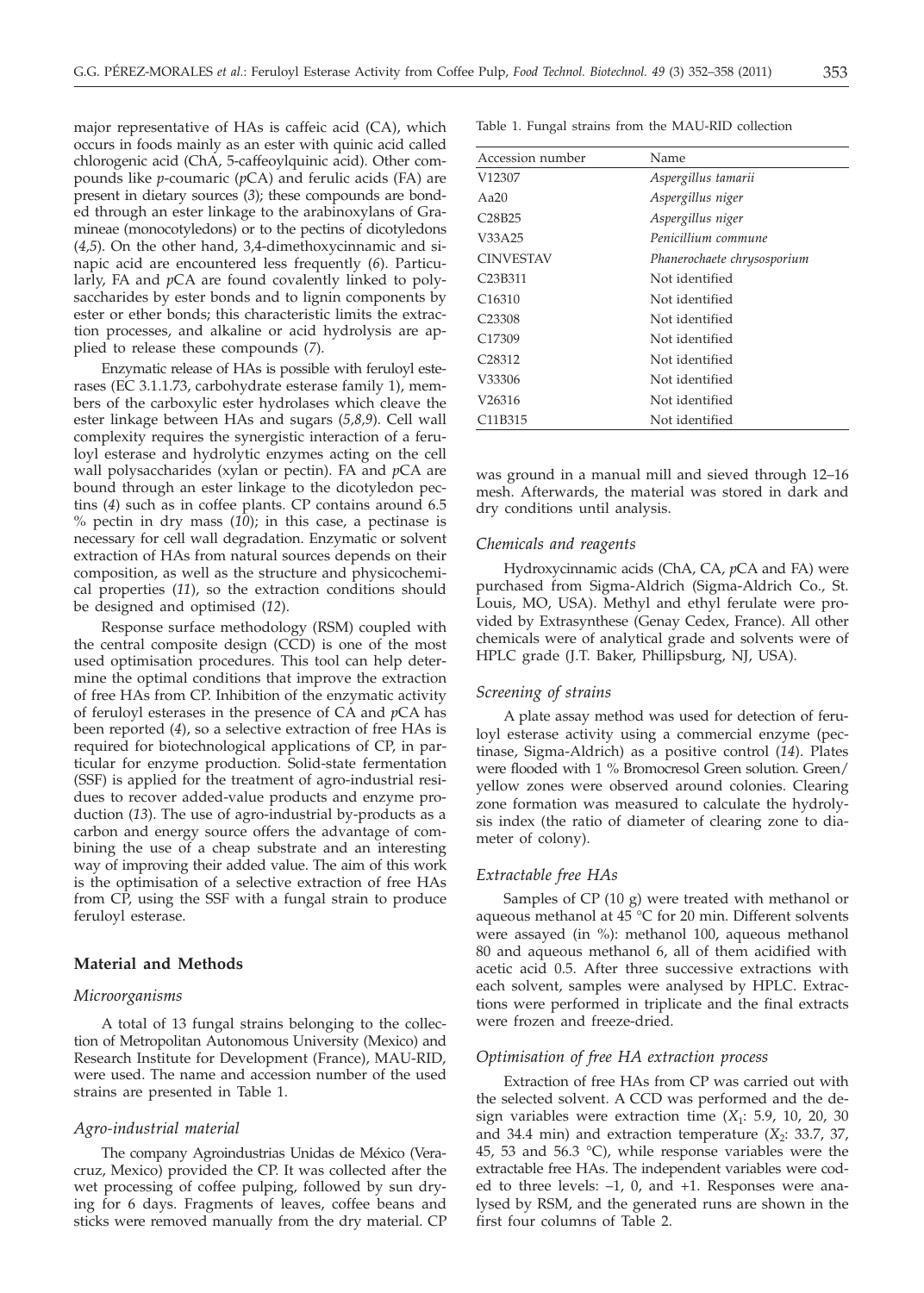| Natural variables |                 | Coded variables |              | $w$ (chlorogenic | $w$ (caffeic | $w(p$ -coumaric | $w$ (ferulic |
|-------------------|-----------------|-----------------|--------------|------------------|--------------|-----------------|--------------|
| Time              | Temperature     | $X_1$           | $X_2$        | acid)            | acid)        | acid)           | acid)        |
| min               | $\rm ^{\circ}C$ |                 |              | mg/kg DCP        | mg/kg DCP    | mg/kg DCP       | mg/kg DCP    |
| 30                | 53              | $+1$            | $+1$         | 81.1             | 8.1          | 2.6             | 2.1          |
| 30                | 37              | $+1$            | $-1$         | 63.2             | 5.7          | 2.1             | 1.2          |
| 10                | 53              | $-1$            | $+1$         | 62.7             | 6.6          | 1.9             | 1.4          |
| 10                | 37              | $-1$            | $-1$         | 38.4             | 4.6          | 1.7             | 0.9          |
| 20                | 45              | $\Omega$        | $\Omega$     | 65.7             | 5.8          | 1.8             | 1.1          |
| 20                | 56.3            | $\Omega$        | $(2)^{1/2}$  | 67.6             | 7.6          | 2.8             | 1.9          |
| 20                | 33.7            | $\Omega$        | $-(2)^{1/2}$ | 47.0             | 5.5          | 1.8             | 0.9          |
| 34.4              | 45              | $(2)^{1/2}$     | $\Omega$     | 69.1             | 7.0          | 2.0             | 1.8          |
| 5.9               | 45              | $-(2)^{1/2}$    | $\theta$     | 40.2             | 4.3          | 1.2             | 0.7          |

Table 2. Factorial design for the extraction of free hydroxycinnamic acids

DCP=dry coffee pulp

For the RSM analyses (*15*), a polynomial equation was applied as follows:

 $Y = \beta_0 + \beta_1 X_1 + \beta_2 X_2 + \beta_{11} X_1^2 + \beta_{22} X_2^2 + \beta_{12} X_1 X_2 + \varepsilon$  /1/

where *Y* is the mass fraction (mg/kg) of four extractable free HAs;  $\beta_0$  is the independent variable;  $\beta_1$ ,  $\beta_2$ ,  $\beta_{11}$ ,  $\beta_{22}$ and  $\beta_{12}$  are the coefficients of the model;  $X_1$  and  $X_2$  are the independent variables related to the factors, and *e* is the error of the model.

## *Alkaline hydrolysis*

Hydrolysis was performed in the CP treated with aqueous methanol. Dried CP was milled and reduced to the size of 250 mesh. This material  $(5 g)$  was treated with 2 M NaOH (50 mL) for 2 h at 55 °C under stirring conditions (150 rpm). After alkaline hydrolysis, the extracts were concentrated and recovered with ethyl acetate and HAs were quantified by HPLC.

## *Acid hydrolysis*

CP treated using alkaline hydrolysis was utilised successively with 50 mL of 6 M HCl for 1 h at 55 °C. Samples were stirred at 150 rpm. Extracts were concentrated and recovered with ethyl acetate and analysed by HPLC.

## *HPLC analysis*

HAs were quantified by using an HPLC system (Agilent 2000, Agilent Technologies, Santa Clara, CA, USA) with a diode array. The mobile phase was water/methanol/acetic acid (80:19.9:0.1 by volume) in isocratic mode (*16*). The HPLC column Platinum C-18-EPS Rooket (53×7 mm, 3 µm, part no. 32246, CTRI Alltech Associates Inc, Deerfield, IL, USA) at a flow rate of 1 mL/min was used. Identification of compounds was achieved by comparing UV absorbance ratios with those of the standards (Sigma- -Aldrich) and retention times were as follows (in min): ChA 1.4, CA 6.5, FA 11.0 and *p*CA 15.4.

## *Solid-state fermentation*

SSF was carried out in glass columns. Each column was packed with treated CP, previously sterilised (121 °C for 15 min) and inoculated with  $2\cdot10^7$  spores per g of dried matter. CP was impregnated with five different dilutions (0, 25, 50, 75 and 100 %) of a mineral salt solution in g per 100 g of solid substrate (dry mass) (*17*): diammonium tartarate 12.3, yeast extract 3.4,  $KH_2PO_4$  1.3, CaCl<sub>2</sub>  $\cdot$  2H<sub>2</sub>O 0.09 and MgSO<sub>4</sub> $\cdot$ 7H<sub>2</sub>O 3.3; maltose 16.7 was added as a starter. Glass columns were incubated at 30  $^{\circ}$ C and aerated at a fixed rate of 20 mL per min. CO<sub>2</sub> production was monitored on-line as an indirect measurement of growth (*18*), while its concentration in the dry air stream outlet from the fermentation column was monitored online using a gas chromatograph (Gow-Mac 580, Bethlehem, PA, USA), equipped with a thermal conductivity detector and an automatic injector; a concentric column (CTRI Alltech Associates Inc, Deerfield, IL, USA) and an acquisition data program (Chroma Software, Biosystèmes, Dijon, France).

## *Enzymatic extracts*

An aliquot (5 g of CP wet mass) was mixed thoroughly on a magnetic stirrer with 30 mL of MOPS buffer (3- -[N-morpholino]propanesulphonic acid) 100 mM, pH=6.5. The mixture was stirred for 30 min at 4 °C. The enzymatic solution was filtered and stored at 4 °C (*17*).

## *Feruloyl esterase activity*

Enzymatic activities were measured using ethyl and methyl ferulate as substrates. Enzymatic assays were performed in 100 mM MOPS buffer, pH=6.5, at 37 °C. Activities were expressed in nanokatal (nkat), where 1 nkat is defined as the amount of enzyme that catalyses the release of 1 nmol of cinnamic acid per s (*17*).

#### *Data analysis*

Regressions and analysis of variance (ANOVA) were performed for each hydroxycinnamic acid studied. Significance was evaluated with the Fisher test  $(F)$  at  $p<0.05$ , and the determination coefficients  $(R^2)$  were obtained for each extracted compound. The significance of coefficients obtained in regressions was assessed by Student's *t* test with p<0.05. Regressions and ANOVA were calculated by using the software Microsoft Excel*®* and response surfaces were generated by using the statistical package design experiments Fusion Pro v. 6.7.0 (S-MATRIX Corp., Eureka, CA, USA).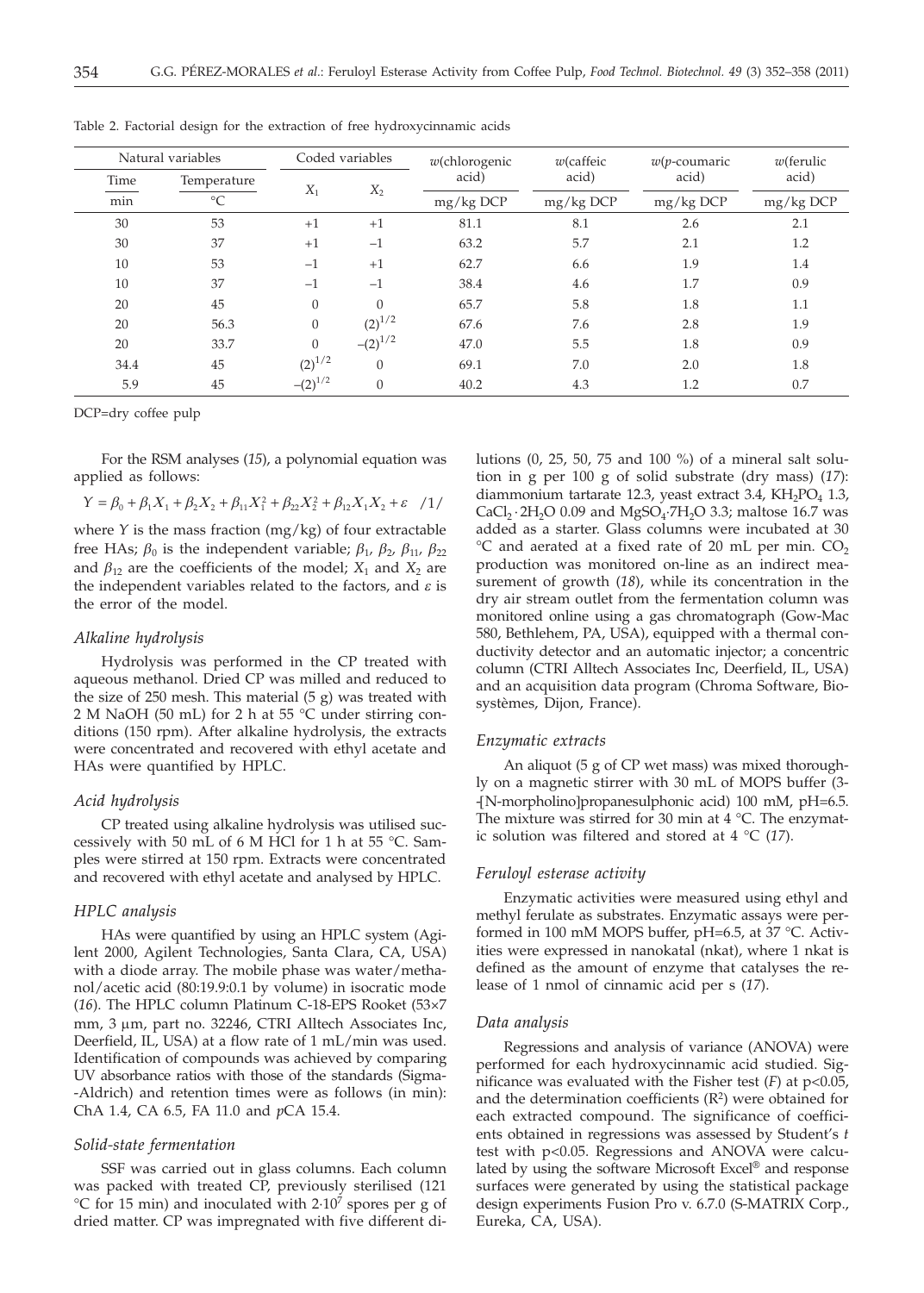## **Results and Discussion**

# *Extraction of free HAs*

Solvent extraction of free HAs was performed for CA, FA and *p*CA, and the results were expressed as mg of HA per kg of dried CP (DCP). Extractions with 80 % aqueous methanol presented higher yields of CA  $(9.8\pm$ 0.03) mg/kg of DCP) and *<sup>p</sup>*CA ((3.36±0.7) mg/kg of DCP) in comparison with 100 and 60 % methanol. In order to produce feruloyl esterases from CP, treatment with 80 % aqueous methanol could be positive because CA and *p*CA have been reported as inhibitors of these enzymes (*4*). In the case of FA, we obtained (3.28±0.03) mg/kg of DCP with 80 % methanol. The average values of the experimental results of the factorial design are shown in Table 2. Contour lines of the analysis of RSM are shown in Fig. 1, the maximum extractable free HAs were found in the range from 30 to 35 min and close to 55 °C.

Experimental data were fitted to the second-order polynomial model and the equations obtained for each HA were tested to determine the variability in the responses. Regression coefficients of the intercept, linear (time and temperature), quadratic (time<sup>2</sup> and temperature<sup>2</sup>) and cross--product terms (time×temperature) are shown in Table 3. The models fitted with  $R^2 \ge 0.87$  gave evidence of a high goodness of fit to the experimental data goodness of fit to the experimental data.

Extraction conditions at 56 °C for 34 min showed the best results and 76.2, 9.1, 3.1 and 2.7 mg/kg of DCP of ChA, CA, *p*CA and FA, respectively, were obtained. These values represent a small proportion of HAs in PC, which indicates that most of these compounds can be strongly linked to the cell wall. Kim *et al.* (*19*) found similar results when they studied the HAs of two varieties of wheat bran (red and white wheat bran) before phenolic acid analysis.

In Table 4, the experimental results of solvent extraction, alkaline and acid hydrolysis are shown. Data obtained at optimised conditions (56  $^{\circ}$ C, 34 min) allowed for obtaining similar results as in the RSM analysis (Fig. 1). In alkaline hydrolysis, a higher HA content of ChA



**Fig. 1**. Contour lines of the free hydroxycinnamic acids analysed in the study: a) chlorogenic acid, b) caffeic acid, c) *p*-coumaric acid, d) ferulic acid. Results are expressed in mg per kg of dry coffee pulp

Table 3. Regression coefficients of the predicted quadratic models to the responses of the free hydroxycinnamic acids

|                          | Chlorogenic acid | Caffeic acid | <i>p</i> -Coumaric acid | Ferulic acid |
|--------------------------|------------------|--------------|-------------------------|--------------|
| $R^2$                    | 0.9124           | 0.8768       | 0.8871                  | 0.9513       |
| Intercept                | $0.1963*$        | 13.0602*     | 10.0535*                | 4.6184*      |
| Time                     | $0.0872*$        | $0.0576*$    | $0.0150*$               | $-0.0564*$   |
| Temperature              | $0.1098*$        | $-0.5015*$   | $-0.4171*$              | $-0.1903*$   |
| Time <sup>2</sup>        | $-0.0009$        | $-0.0004$    | $-0.0009$               | $0.0008*$    |
| Temperature <sup>2</sup> | $-0.0008*$       | $0.0067*$    | $0.0047*$               | $0.0024*$    |
| Time×temperature         | $-0.0007*$       | 0.0009       | 0.0011                  | $0.0012*$    |

\*significant (p<0.05)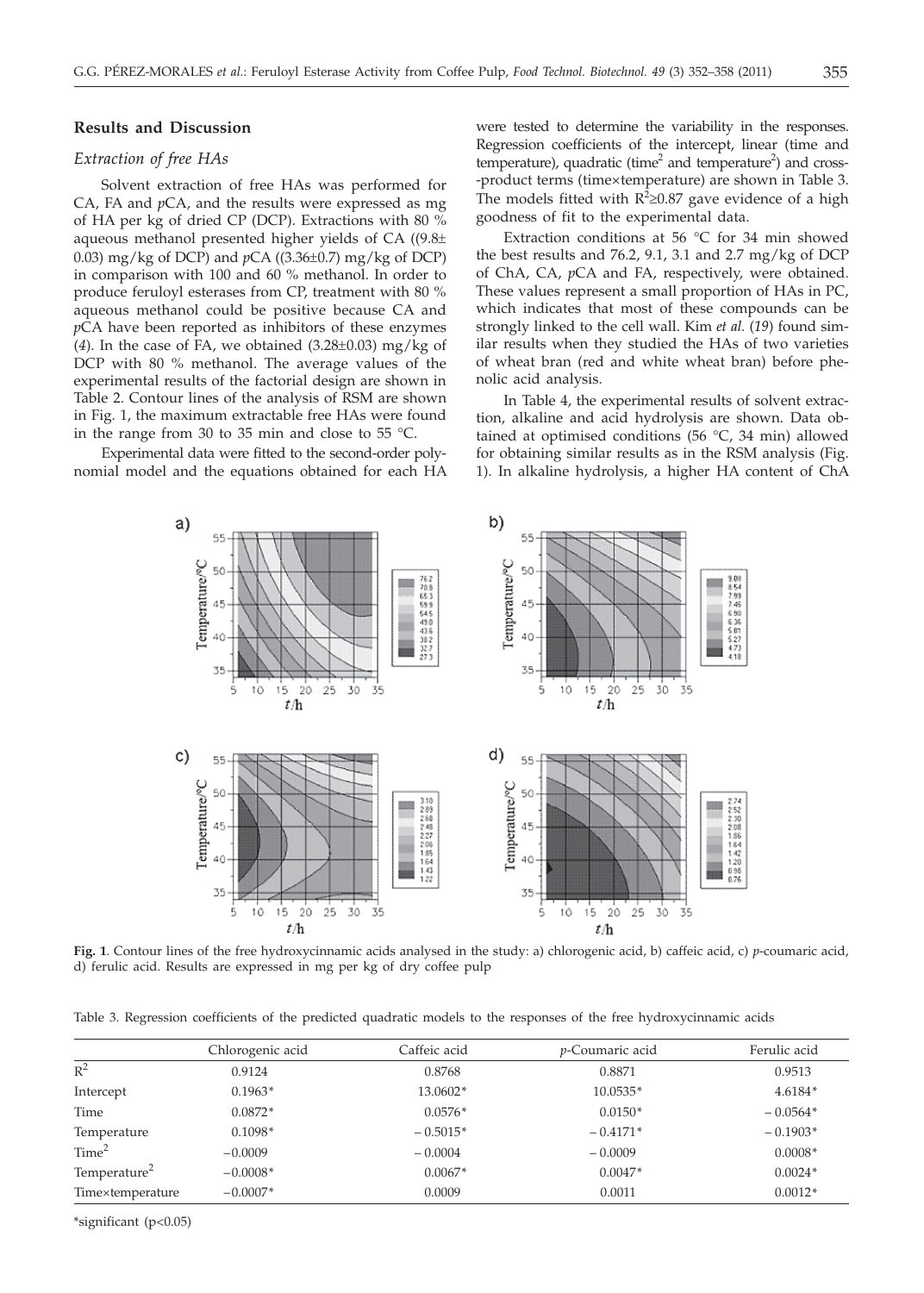| $w$ (hydroxycinnamic acid)<br>$mg/kg$ DCP | Extractions                   |                                   |                                         |        |  |
|-------------------------------------------|-------------------------------|-----------------------------------|-----------------------------------------|--------|--|
|                                           | Aqueous methanol<br>$(80\% )$ | Alkaline hydrolysis<br>(2 M NaOH) | Acid hydrolysis<br>$(6 \text{ M } HCl)$ | Total  |  |
| Chlorogenic acid (ChA)                    | $84.1 \pm 4.7$                | 1954.7+257.7                      | $35.4 \pm 0.4$                          | 2074.2 |  |
| Caffeic acid (CA)                         | $9.0 \pm 0.6$                 | $995.1 \pm 62.7$                  | ND                                      | 1004.1 |  |
| <i>p</i> -Coumaric acid (pCA)             | $3.6 \pm 0.4$                 | $94.4 \pm 6.3$                    | ND                                      | 98.0   |  |
| Ferulic acid (FA)                         | $3.4 \pm 0.17$                | $108.3 \pm 7.6$                   | $2.8 \pm 0.6$                           | 114.5  |  |
|                                           |                               |                                   |                                         |        |  |

Table 4. Hydroxycinnamic acid content in dry coffee pulp

ND=not detected

was observed, followed by CA, while in acid extraction, residual ChA and FA were released.

The amount of HAs reported in CP particularly varies; Labat *et al.* (*20*) reported a FA mass fraction close to 1000 mg/kg and CA around 3100–16000 mg/kg, but the extraction conditions were not described. On the other hand, Benoit *et al*. (*8*) reported 240 mg/kg of FA and 2660 mg/kg of CA in CP after alkaline hydrolysis, which represents mass fractions of 2.2 and 1.36 mg/kg higher, respectively, than those obtained in this work.

Extraction of free HAs from natural substrates is complicated because of their diversity and tendency to oxidation and hydrolysis. Different methods use preventive measures to protect the phenolic compounds or solvent extractions (*21*). RSM has been used in the extraction of HAs from different fruits (*22*). Selective extraction of extractable free HAs is required for biotechnological applications of CP. In the case of CA and *p*CA, CP could be used as a substrate for enzyme production by SSF. An improvement of the production of feruloyl esterases could be reached after the extraction of these HAs from different by-products to avoid inhibition of enzymatic activity (*4*).

# *Production of feruloyl esterases in SSF*

A collection of 13 filamentous fungi was screened (Table 1); most of the strains belonged to the genera *Aspergillus* and *Penicillium*. The strain *Aspergillus tamarii* V12307 was selected for its ability to produce feruloyl esterase according to the results obtained for clearing zone formation. A high hydrolysis index was observed (2.5±0.2) in *A. tamarii,* while the other strains did not show any interesting enzymatic activity (<1.2). Enzymatic production was carried out in SSF by using treated CP as the substrate and mixed with different proportions of a culture medium containing maltose, which has been reported for feruloyl esterase production in sugar beet pulp ( $17$ ). Fig. 2 shows the evolution of  $CO<sub>2</sub>$  production during the fermentation of *A. tamarii* V12307 with five different dilutions of culture medium.

According to the culture medium added to CP, the specific respiratory activity  $(\mu_{\text{CO}_2})$ , considered as an estimation of the specific growth rate  $(\mu)$ , increased while germination time ( $t_{\text{lac}}$ ) decreased (Table 5). This behaviour could be explained by the addition of nutrients. Panagiotou *et al*. (*23,24*) also reported the effect of medium composition and environmental parameters on the production of feruloyl esterase, xylanase and arabinofuranosidase by a *Penicillium brasilianum* strain grown on brewer's spent grain under SSF.



Fig. 2. CO<sub>2</sub> production during SSF of coffee pulp by *A. tamarii* V12307 using five different dilutions of culture medium

Table 5. Effect of different proportions of culture medium added to coffee pulp (CP)

| Fermented material | $\mu_{CO_2}$ <sup>*</sup> /h <sup>-1</sup> | $t_{\rm{lag}}$ */h |
|--------------------|--------------------------------------------|--------------------|
| CP                 | $0.14 \pm 0.013$                           | $18.9 + 5.1$       |
| $CP+25$ % medium   | $0.16 + 0.019$                             | $17.7 + 4.3$       |
| $CP+50\%$ medium   | $0.25 + 0.009$                             | $15.2 + 5.7$       |
| $CP+75$ % medium   | $0.26 + 0.014$                             | $13.3 + 6.9$       |
| $CP+100\%$ medium  | $0.29 \pm 0.038$                           | $11.6 + 7.6$       |
|                    |                                            |                    |

\*p<0.0001 (univariate ANOVA)

Enzymatic activities were analysed for each culture condition at 36 h (Fig. 3). Feruloyl esterase activities were assayed with methyl and ethyl ferulate as substrates. Higher activities were observed when the culture medium was diluted 50 % for both compounds.



**Fig. 3.** Feruloyl esterase activities with different volume fractions of culture media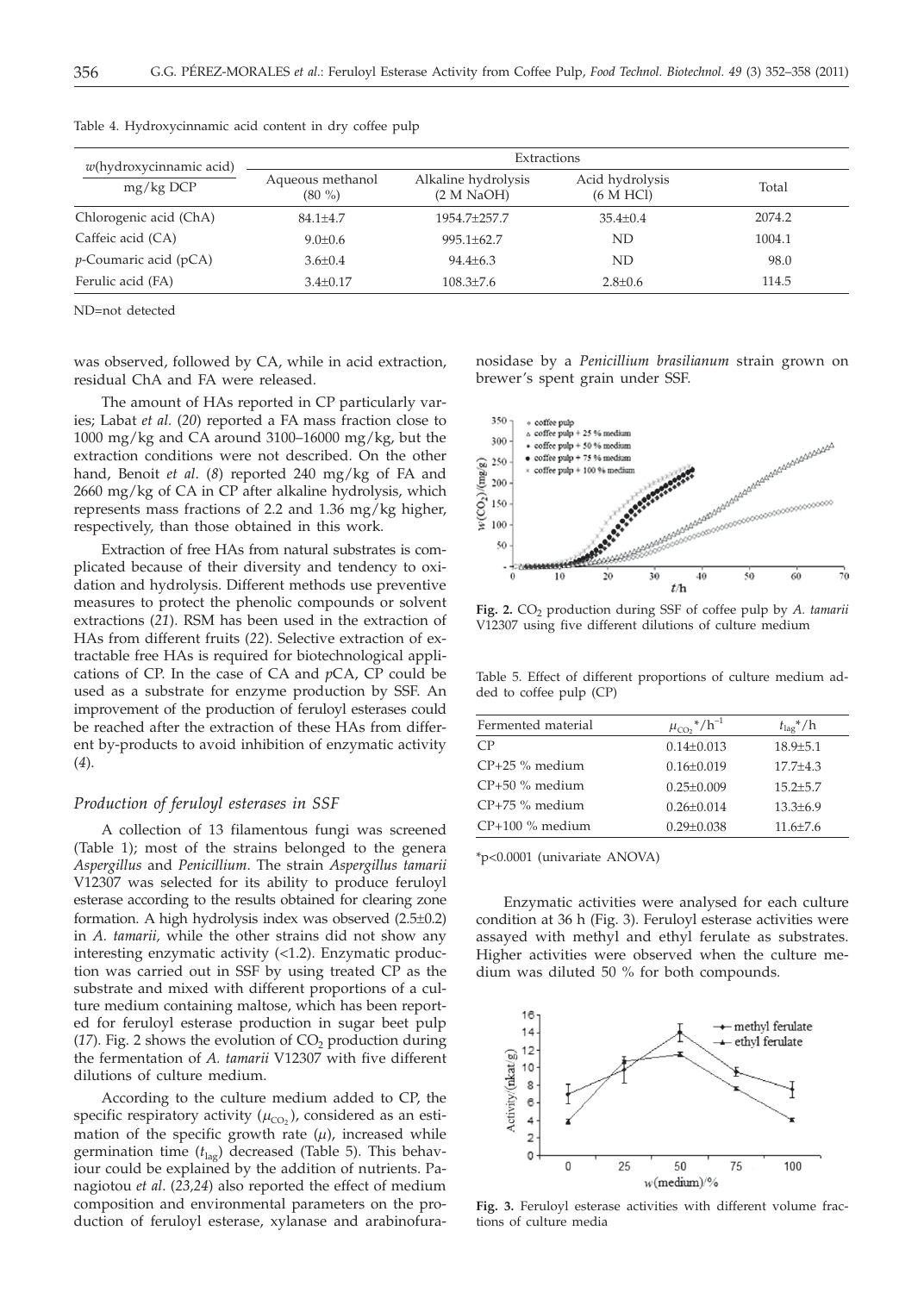When untreated CP was used as the substrate and added to the culture medium diluted to 50 %, an enzyme feruloyl esterase activity of (5.95±0.003) was found as well as a  $\mu_{\text{CO}_2}$  of (0.22±0.012) h<sup>-1</sup>, *i.e.* the untreated CP showed lower results (58 %) in terms of feruloyl esterase production and a lower growth rate measured indirectly by CO<sub>2</sub> production.

*A*. *tamarii* V12307 strain produced similar feruloyl esterase activity titres as reported by Asther *et al*. (*17*) using sugar beet pulp as the substrate and an *Aspergillus niger* strain. An activity of 5 nkat per g of dry matter (DM) for methyl ferulate at 96 h of fermentation was reported by those authors, given a productivity of 1.25 nkat per g of DM per day for methyl ferulate. Enzymatic activities obtained in this work were observed at 36 h; also, the culture medium used was reduced in composition (50 %) and the observed enzyme activities were 14.0 and 10.8 nkat per g of DM for methyl and ethyl ferulate, respectively. Thus, the productivities were 9.3 and 7.2 nkat per g of DM per day, respectively.

Using *P. brasilianum*, higher productivity of 26 nkat per g of DM per day for methyl ferulate in SSF has been reported  $(23)$ . In Fig. 4, the online monitoring of  $CO<sub>2</sub>$  of the selected conditions is presented. The respiratory activity rate ( $\mu_{CO_2}$ ) was (0.25±0.011) h<sup>-1</sup> and the lag phase ( $t_{\text{lab}}$ ) was (14.3±2.2) h. Also, in the same figure, the enzyme production during fermentation using ethyl ferulate as the substrate is presented. At 36 h, it was observed that higher activity was found in the stationary phase.



Fig. 4. CO<sub>2</sub> production by *A. tamarii* V12307 with the selected medium and feruloyl esterase production in solid-state fermentation of coffee pulp

There are many reports describing the properties of HAs and their conjugates; potential health benefits are observed in diets rich in fruits, vegetables and fibre (*25,26*). HAs are important components of plant cell walls. This has generated commercial interest, for example, for improving the quality of raw materials, reducing the cost of processing, increasing yields or producing functional foods (*25*). Various methods have been explored for the release of HAs from their ester-linked compounds for industrial applications.

# **Conclusions**

Feruloyl esterase activity was produced by *Aspergillus tamarii* V12307 by solid-state fermentation in coffee pulp. Solid-state fermentation of CP allowed for the pro-

duction of enzyme crude extracts with feruloyl esterase activity (14.0 and 10.8 nkat per g of dried matter per day when methyl and ethyl ferulate were used as substrates). The best results were obtained using a culture medium diluted to 50 % and incubated at 30 °C for 36 h. An improvement in feruloyl esterase production was obtained by the treatment of CP, and RSM analysis on the extraction of free HAs allowed for optimising the conditions (aqueous methanol 80:20 at 56 °C for 34 min). Alkaline and acid hydrolysis demonstrated that most of the HAs are linked to polysaccharides. The use of CP with HAs bound to the cell wall and without free HAs possibly reduces the problems with the inhibition of activity. Finally, the use of cheap substrates as carbon and energy sources and solid supports gives an interesting way of improving the value of agricultural by-products such as CP. It is a good alternative to obtain compounds with high added value such as the hydroxycinnamic acids.

#### *Acknowledgements*

The authors are grateful to CONACYT, Mexico, for financial support. This work is dedicated to the memory of Gladys.

# **References**

- *1.* A. Pandey, C.R. Soccol, P. Nigam, D. Brand, R. Mohan, S. Roussos, Biotechnological potential of coffee pulp and coffee husk for bioprocesses, *Biochem. Eng. J. 6* (2000) 153–162.
- *2.* M.A. Ramírez-Coronel, N. Marnet, V.S. Kolli, S. Roussos, S. Guyot, C. Augur, Characterization and estimation of proanthocyanidins and other phenolics in coffee pulp (*Coffea arabica*) by thiolysis-high-performance liquid chromatography, *J. Agric. Food Chem. 52* (2004) 1344–1349.
- *3.* M.R. Olthof, P.C.H. Hollman, M.B. Katan, Chlorogenic acid and caffeic acid are absorbed in humans, *J. Nutr. 131* (2001) 66–71.
- *4.* C.B. Faulds, G. Williamson, The role of hydroxycinnamates in the plant cell wall, *J. Sci. Food Agric. 79* (1999) 393–395.
- *5.* E. Topakas, C. Vafiadi, P. Christakopoulos, Microbial production, characterization and applications of feruloyl esterases, *Process Biochem. 42* (2007) 497–509.
- *6.* M.N. Clifford, Chlorogenic acids and other cinnamates Nature, occurrence, dietary burden, absorption and metabolism, *J. Sci. Food Agric. 80* (2000) 1033–1043.
- *7.* C.Y. Xie, Z.X. Gu, X. You, G. Liu, Y. Tan, Z. Hong, Screening of edible mushrooms for release of ferulic acid from wheat bran by fermentation, *Enzyme Microb. Technol. 46* (2010) 125–128.
- *8.* I. Benoit, D. Navarro, N. Marnet, N. Rakotomanomana, L. Lesage-Meessen, J.C. Sigoillot *et al.*, Feruloyl esterases as a tool for the release of phenolic compounds from agro-industrial by-products, *Carbohydr. Res. 341* (2006) 1820–1827.
- *9.* A.E. Fazary, Y.H. Ju, The large-scale use of feruloyl esterases in industry, *Biotechnol. Mol. Biol. Rev. 3* (2008) 95–110.
- *10.* P. Antier, A. Minjares, S. Roussos, M. Raimbault, G. Viniegra-González, Pectinase-hyperproducing mutants of *Aspergillus niger* C28B25 for solid-state fermentation of coffee pulp, *Enzyme Microb. Technol. 15* (1993) 254–260.
- *11.* E.M. Silva, H. Rogez, Y. Larondelle, Optimization of extraction of phenolics from *Inga edulis* leaves using response surface methodology, *Sep. Purif. Technol. 55* (2007) 381–387.
- *12.* S. Mukhopadhyay, D.L. Luthria, R.J. Robbins, Optimization of extraction process for phenolic acids from black cohosh